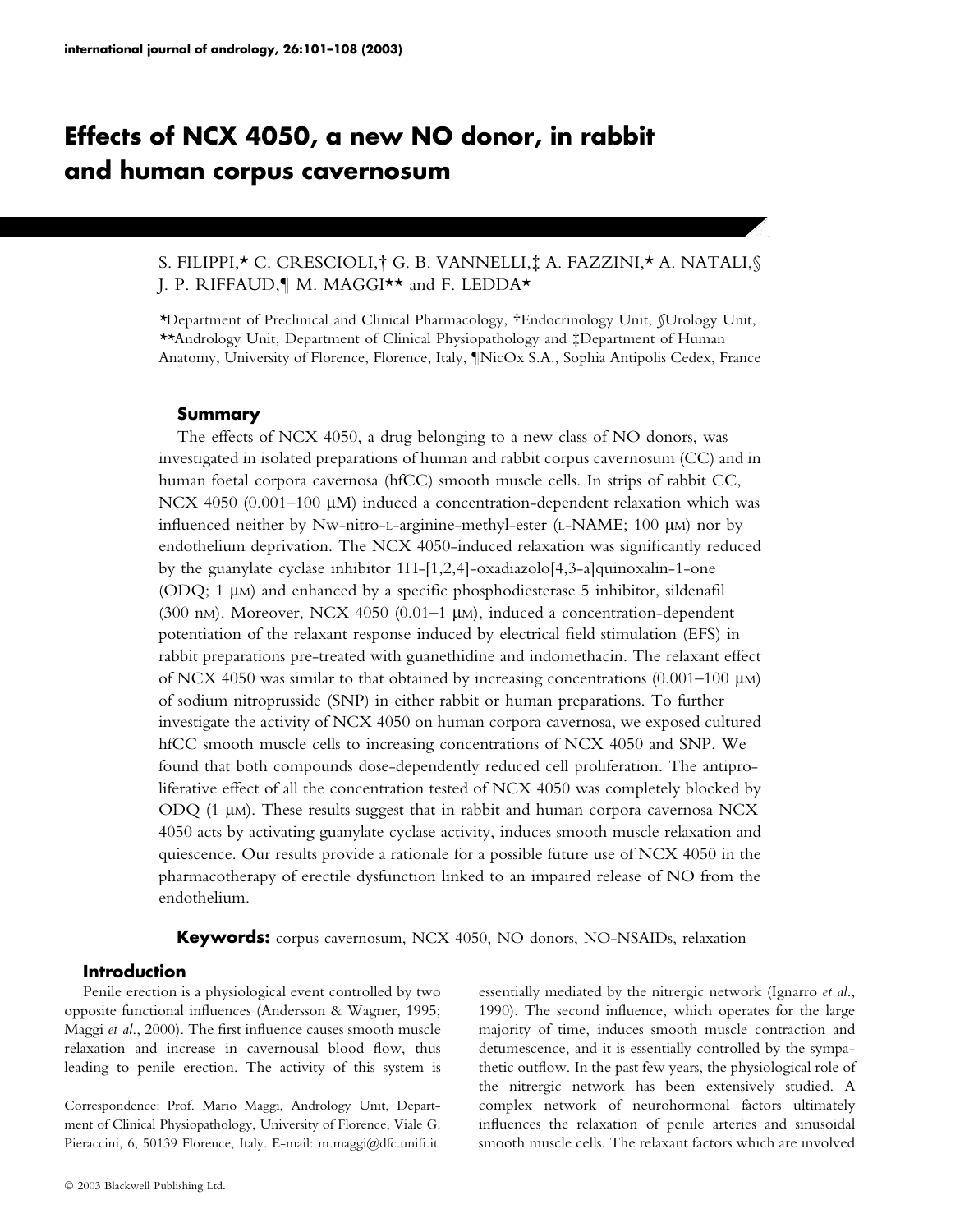in this effect include acetylcholine from cholinergic nerves and several nonadrenergic noncholinergic transmitters released by nerve terminals and vascular endothelium, such as nitric oxide (NO; Saenz de Tejada et al., 1988; Knispel et al., 1991; Bush et al., 1992). NO is produced as the enzymatic by-product of molecular oxygen  $(O_2)$  and L-arginine under the control of nitric oxide synthase (NOS). So far, three distinct isoforms of NOS have been identified and termed neuronal (nNOS), endothelial (eNOS) and inducible NOS (iNOS). All three isoforms are present in corpora cavernosa, although with a different cellular localization (Burnett et al., 1993). Non-adrenergic non-cholinergic (NANC) neurones express nNOS, while endothelial and smooth muscle cells express the other two isoforms (Moceanu et al., 1996). Several synthetic NO donors have been tested in clinical trials or on experimental animals, on the premise that the release of exogenous NO would allow corporal smooth muscle cell relaxation. Although sodium nitroprusside (SNP) substantially relaxes pre-contracted preparations in vitro, contrasting results have been obtained in vivo by directly injecting NO donors into corpora cavernosa in erectile dysfunction (Wegner & Knispel, 1993; Truss et al., 1994; Wang et al., 1994). Recently, an entirely new class of NO donors has been synthesized, which consists in nitro-derivates of non-steroidal anti-inflammatory drugs (NSAIDs) including aspirin (NO-NSAIDs; Del Soldato et al., 1999). A common chemical feature of these drugs is a link of an effective moiety with nitrate through a spacer. NO-NSAIDs are chemically stable agents and NO release is therefore achieved enzimatically following exposure to biological tissues (Keeble & Moore, 2002). NCX 4050 belongs to these novel drugs characterized by the ability to release low concentrations of NO, in a controlled manner. Some NO-NSAIDs have been shown to relax blood vessels in vitro by an NO-dependent mechanism, but they have been found unable to influence mean arterial blood pressure or heart rate in vivo (Keeble et al., 2001). The aim of the present study was to test whether NCX 4050 is able to relax corpus cavernosum (CC) and to investigate the mechanisms underlying the drug effect by using rabbit and human isolated preparations of erectile tissue and cultured human foetal corpora cavernosa (hfCC) smooth muscle cells.

# Materials and methods

#### Corpus cavernosum preparations

Rabbit corpora cavernosa were obtained from New Zealand white rabbits, weighing approximately 3 kg. The animals were killed by a lethal dose of pentobarbital, then the penis was removed and the corpora cavernosa were carefully dissected free from the tunica albuginea and cut into three to four strips  $(0.2 \times 0.2 \times 0.7 \text{ cm})$ . Specimens of human corpora cavernosa (HCC) were obtained from four patients who were undergoing surgical correction of Peyronie's disease (three patients) or congenital curvature of the penis

(one patient). After surgery, biopsies of CC, obtained in the operating room, were immediately placed in cold Krebs solution and transported in the laboratory for in vitro experiments. All the surgical specimens were obtained after informed consent from the patients. Human and rabbit strips were vertically mounted under 1.8 g resting tension in organ chambers containing 10 mL Krebs solution at 37  $^{\circ}$ C, gassed with 95%  $O_2$  and 5%  $CO_2$  at pH 7.4. The solution had the following composition (mm): NaCl 118, KCl 4.7, KH<sub>2</sub>PO<sub>4</sub> 1.2, MgSO<sub>4</sub> 1.2, NaHCO<sub>3</sub> 25, CaCl<sub>2</sub> 2.5, glucose 10. The preparations were allowed to equilibrate for at least 90 min, during this period the bath medium was replaced every 15 min. Changes in isometric tension were recorded on a chart polygraph. The presence of functional endothelium was assessed by testing the vasodilator effect of acetylcholine (ACh), the preparations in which ACh  $(3 \mu)$  reduced the tone by <40% were not used for the study. To remove endothelium, strips of CC were rubbed between the thumb and index finger for  $\sim$ 20 sec (Saenz de Tejada et al., 1988). The lack of a relaxation response to ACh in pre-constricted preparations indicated that the procedure was successful. Experiments were carried out in corporal smooth muscle pre-contracted with 10  $\mu$ M phenylephrine (Phe). This concentration of Phe was selected as it was able to produce a stable increase in tension of about 1000 mg. This degree of contractile response was taken as 100% and the relaxant effect induced by different drug concentrations was referred to this value. Drug cumulative concentrations were added to the bath, at 7-min intervals, in order to obtain a concentration–relaxant effect curve. A 15–30 min pretreatment with selected antagonists and/or inhibitors was performed before repeating the concentration-response curve for the drug. Electrical field stimulation (EFS) was performed using two platinum plates, parallel to the preparations, connected to a pulse generator. EFS was conducted at 10 V, 0.5 msec, at a frequency of 5 Hz, for 30 sec. Trains of field pulses were given at 15-min intervals in preparations pre-contracted by Phe and pre-treated with guanethidine  $3 \mu$ M and indomethacin 3 µm. The drug influence on the recorded relaxant response was tested by administering NCX 4050, at increasing concentrations, 7 min before each train. The response detected in the absence of the drug was taken as 100% and those observed in the presence of the drug were referred to this value. More details about EFS technique are available elsewhere (Maggi et al., 2000).

### Cell cultures

Human foetal corpora cavernosa (hfCC) cells were obtained from two 8–12-week-old foetuses after spontaneous or therapeutic abortion, as previously described (Granchi et al., 2002). Approval for the use of human material was given by the Local Ethical Committee. Briefly, tissues were mechanically dispersed and treated with 1 mg/mL bacterial collagenase for 15 min at 37  $^{\circ}$ C. Fragments were then collected, washed in phosphate-buffered saline (PBS)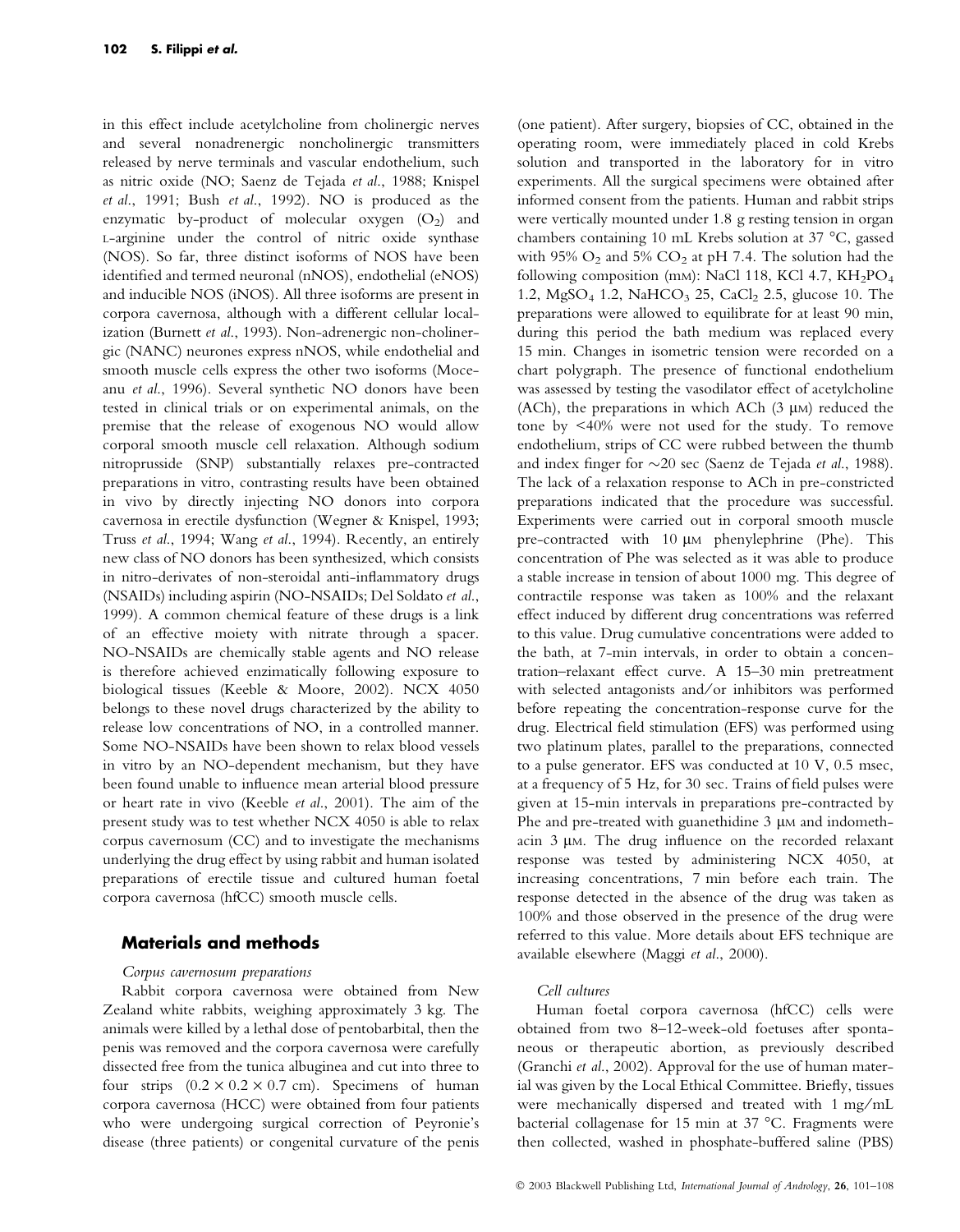and cultured in a mixture  $1:1$  (v/v) of Dulbecco's modified Eagle's medium and F-12 Ham (DMEM/F-12 1 : 1 mix) supplemented with 10% heat-inactivated foetal bovine serum (FBS), 2 mm glutamine, 100 U/mL penicillin and  $100 \mu g/mL$  streptomycin and enriched with a mixture of insulin ⁄ transferrin ⁄ selenium (ITS), in a fully humidified atmosphere of 95% air and 5%  $CO<sub>2</sub>$ . Cells began to emerge within 24–48 h and were used within the fifth passage. Indirect immunofluorescence technique was used to characterize hfCC cells. Briefly, after growing the cell on sterile slides, cultures were washed twice with PBS pH 7.4, dried overnight and fixed for 15 min at room temperature. The primary antibody (alpha smooth muscle actin, clone NCL-SMA; Novo Castra Laboratories Ltd, Peterborough, UK) was appropriately diluted (1 : 250) in PBS containing 2% bovine serum albumin (BSA) and added to the slides. Slides were incubated overnight at  $4^{\circ}$ C and thereafter washed three times (5 min each) in PBS, incubated at room temperature for 45 min with PBS-2% BSA containing the fluorescent second antibody at the appropriate dilution (goat antimouse, 1 : 100) and examined with microscope equipped with epifluorescence (Nikon Microphot- FX Microscope; Nikon, Kogaku, Tokyo, Japan).

#### Cell proliferation assay

For growth measurement,  $2 \times 10^4$  cells were seeded onto 12-well plates in growth medium. After 24 h the growth medium was removed, the cells were washed twice in PBS and incubated in phenol red- and serum-free medium containing 0.1% BSA. After 24 h, increasing concentrations (0.1 nm $-10 \mu$ M) of NCX 4050 or SNP were added. A fixed concentration  $(1 \mu M)$  of  $1H-[1,2,4]$ -oxadiazolo $[4,3$ -a]quinoxalin-1-one (ODQ) was also added to the cells stimulated with different concentrations of NCX 4050 or SNP. Cells in phenol red- and serum-free medium containing 0.1% BSA were used as basal controls. After 24 h, cells were trypsinized and each experimental point was derived from counting in the haemocytometer, and then averaging, at least five different fields for each well. In the same experiment, each experimental point was repeated in duplicate or triplicate.

## Statistical analysis

Results are expressed as mean  $\pm$  SEM of n experiments. Differences between groups were tested for significance by Student's test for paired or unpaired data, and  $p \leq 0.05$  was taken as significant. Cell growth results are expressed as percentage  $(\pm SE)$  of the growth of their relative controls.

The computer program ALLFIT was used to obtain inhibitory half concentration (IC50; De Lean et al., 1978).

### Chemicals and solutions

Chemicals used included Phe HCl, Ach and Nw-nitro-L-arginine-methyl-ester (L-NAME), indomethacin, guanethidine, SNP, DMEM, collagenase type IV, PBS, antibiotics, glutamine, BSA and atropine from Sigma (St Louis, MO, USA); FBS (Unipath, Bedford, UK); ODQ was obtained from Tocris (Bristol, UK); plasticware for cell culture from Falcon (Oxnard, CA, USA); sildenafil was a gift from Dr Stief (Hannover, Germany). NCX 4050 was synthesized at Research Institute NicOx (Milano, Italy). Stock solution of sildenafil and indomethacin were made in ethanol; stock solution of ODQ and NCX 4050 were made in dimethylsulphoxide (DMSO); the other substances were dissolved daily in double distilled water and further dilutions to the final concentrations were made in Krebs' solution. Control experiments showed that the concentrations of DMSO used modified neither the vasoconstrictor response to Phe nor the relaxation induced by the different agents.

# **Results**

### Relaxant responses to NCX 4050 in rabbit and human preparations

Rabbit preparations exposed to Phe  $10 \mu$ M developed a stable increase in vascular tone amounting to  $1050 \pm 99$  mg  $(n = 15)$ . The addition of increasing concentrations of NCX 4050 to pre-contracted preparations induced a relaxant effect which was evident at concentrations higher than  $0.1 \mu$ M; this effect was concentration-dependent in the range of concentrations between 0.1 and 100  $\mu$ M (IC<sub>50</sub> = 21  $\pm$  1.7  $\mu$ M; Fig. 1). The maximum relaxing effect observed with  $100 \mu$ M NCX 4050 consisted of a reduction in the tone by  $77 \pm 5.7$ %. The vasorelaxant response to NCX 4050 developed slowly and reached the maximum value after



Figure 1. Concentration–relaxant response curves, induced by increasing concentrations of NCX 4050 (open circles) and sodium nitroprusside (SNP; closed circles) in strips of rabbit corpus cavernosum precontracted by phenylephrine. Each point represents mean ± SEM of at least four experiments.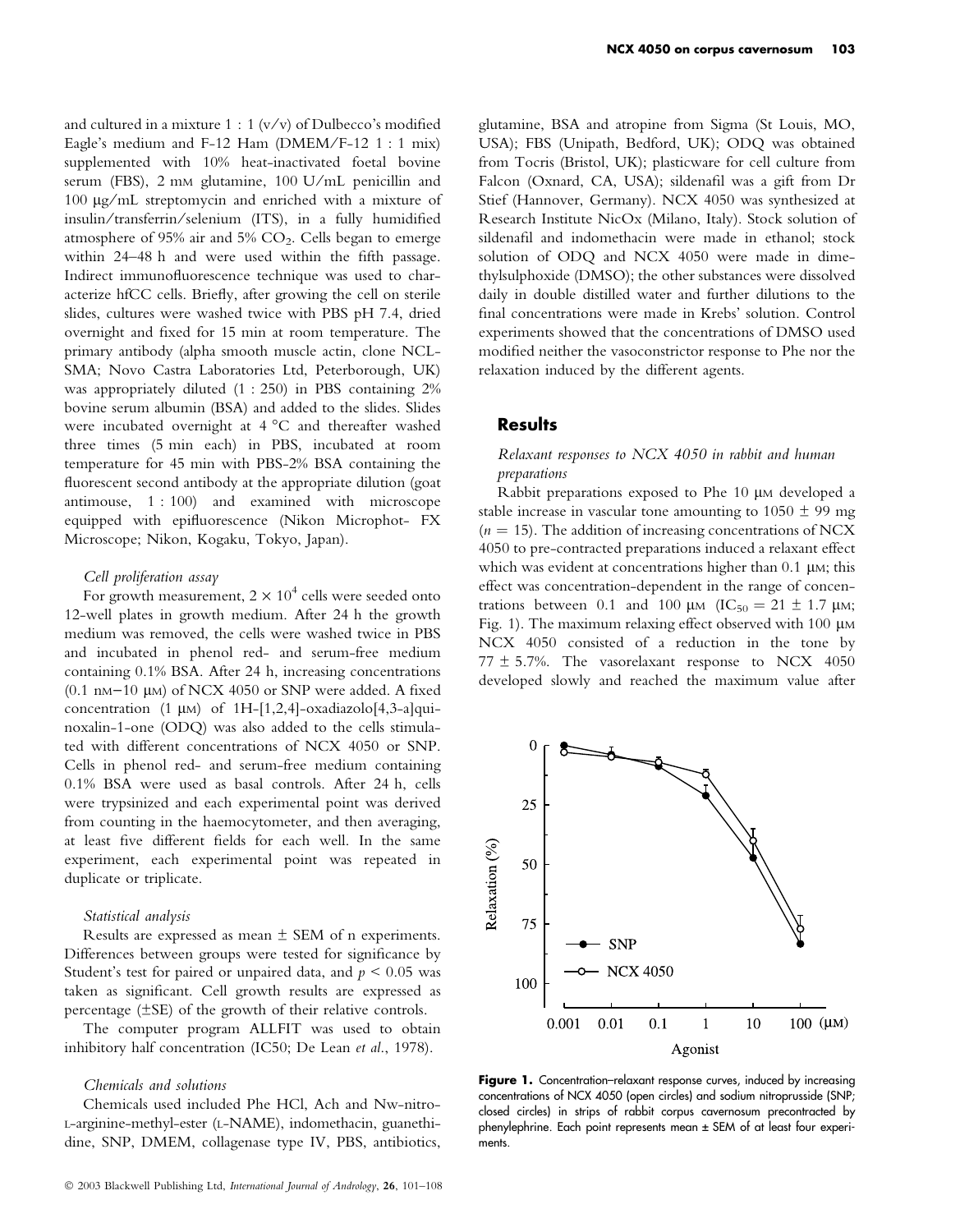7–8 min. SNP also relaxed rabbit preparations, with  $IC_{50} = 12 \pm 1.05$  µm (Fig. 1). The maximum relaxing effect observed with 100 µm SNP, consisting of a reduction in the tone by 83.3  $\pm$  5.8%, was not statistically different from that detected with NCX 4050.

Human CC preparations treated with 10 µm Phe developed a stable increase in basal tone (990  $\pm$  75.5 mg) of a degree similar to that observed in rabbit preparations. In these preparations, a relaxant response was again detected with NCX 4050, which was concentration-dependent in the range of concentrations between 0.1 and 100  $\mu$ M (IC<sub>50</sub> =  $19 \pm 2.3$  um; Fig. 2a). Additionally, in this case, the maximal effect obtained with NCX 4050 was of an extent similar to that induced by concentrations of SNP ranging from 0.001 to 100  $\mu$ m (IC<sub>50</sub> = 2.6  $\pm$  3.2  $\mu$ m; Fig. 2a). It is noteworthy that a comparison between the data obtained in rabbit preparations and those detected in human preparations revealed that NCX 4050 was able to induce a relaxant response of the same degree in the two kinds of preparations (Fig. 2b).

# Influence of NO synthase inhibition and of endothelium deprivation on the relaxant response to NCX 4050

In order to check whether endogenous NO was involved in the relaxant response to NCX 4050, further experiments were carried out in preparations pre-treated with the NOS inhibitor L-NAME. The results showed that, in the presence of 100  $\mu$ M L-NAME, the degree of the relaxant response to NCX 4050 (0.001-100  $\mu$ M) was unchanged, because the observed relaxant effect was of a degree similar to that detected in the absence of the inhibitor (Fig. 3). Results



Figure 3. Concentration–relaxant response curves induced by increasing concentrations of NCX 4050 alone (closed circles) and in the presence of 100 µM L-NAME (open circles) in strips of rabbit corpus cavernosum precontracted by phenylephrine. L-NAME was added to preparations 30 min before obtaining the curve for NCX 4050. Each point represents mean ± SEM of at least four experiments.

similar to those described above were obtained in endothelium-deprived preparations, in which NCX 4050 concentration-dependently relaxed strips of rabbit CC precontracted by Phe at a degree similar to that observed in preparations with intact endothelium (not shown in the figure).



Figure 2. (a) Concentration–relaxant response curves, induced by increasing concentrations of NCX 4050 (open circles) and sodium nitroprusside (SNP-closed circles) in strips of human corpus cavernosum precontracted by phenylephrine. (b) Comparison between the relaxant effects induced by NCX 4050 in rabbit (open circles) and in human (closed circles) preparations pre-contracted by phenylephrine. Each point represents mean ± SEM of at least four experiments.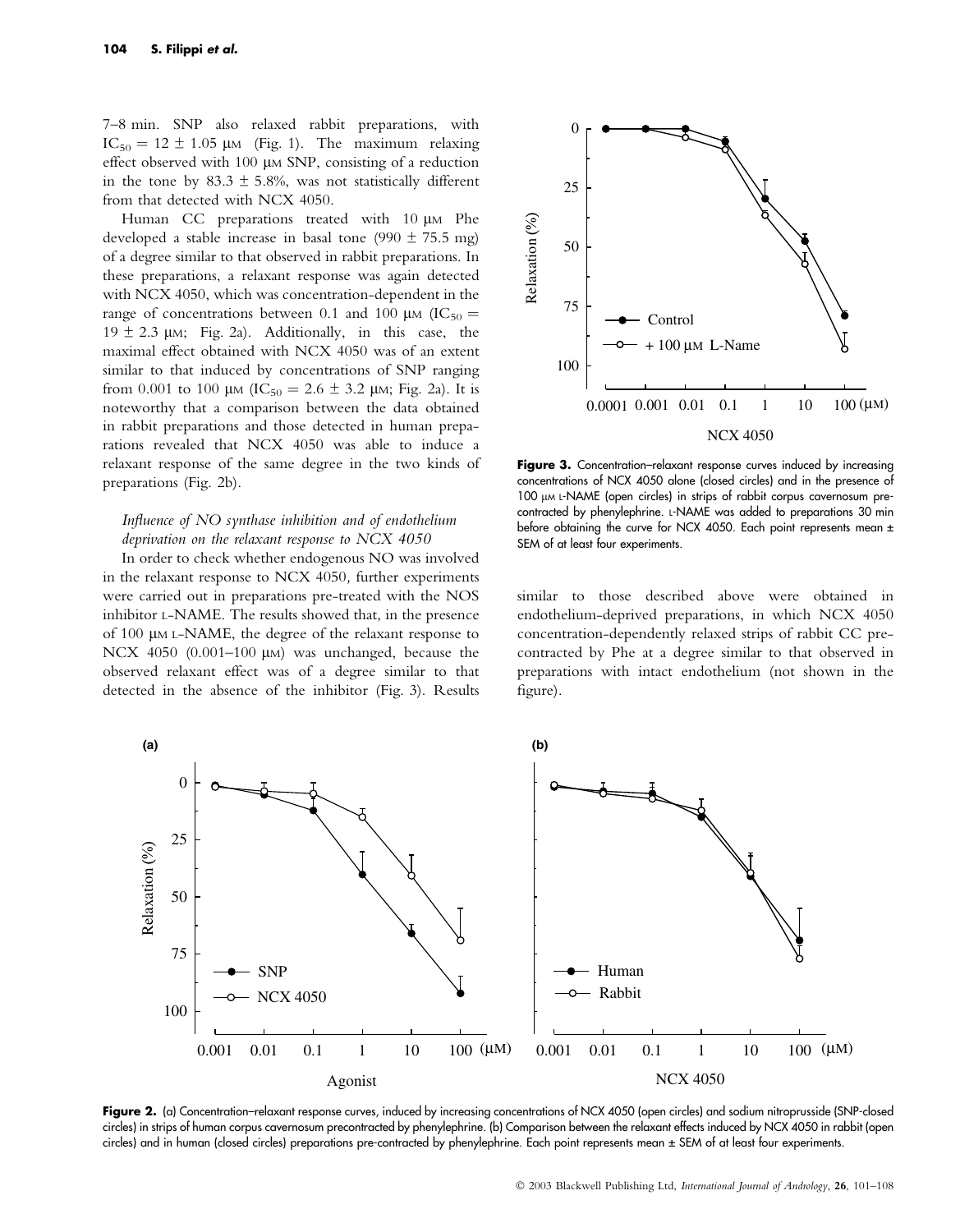# Influence of ODQ and sildenafil on the relaxant response to NCX 4050 in rabbit preparations

The hypothesis that the relaxation induced by NCX 4050 was attributable to soluble guanylate cyclase activation because of NO production by the drug, was tested by experiments carried out in preparations pre-treated with either the potent and selective guanylate cyclase inhibitor ODQ (Garthwaite et al., 1995) or the specific phosphodiesterase 5 inhibitor, sildenafil (Boolell et al., 1996). It was observed that 1 µm ODQ antagonized the relaxant response induced by NCX 4050: in fact, the relaxant responses to the higher drug concentrations (10 and 100  $\mu$ M) were significantly reduced in the presence of the guanylate cyclase inhibitor (IC<sub>50</sub> = 2587  $\pm$  312 µm; Fig. 4). On the contrary, the relaxant responses to  $1-100 \mu M NCX$  4050 were significantly enhanced by 300 nm sildenafil (IC<sub>50</sub> = 2.3  $\pm$  $0.26 \mu M$ ; Fig. 4).

## Influence of NCX 4050 on the response of preparations to field stimulation

In preparations pre-contracted by Phe and pre-treated with concentrations  $(3 \mu)$  of guanethidine and indomethacin unable to affect the tone of the preparations, trains of field pulses given at 15-min intervals produced relaxant responses whose degree remained stable for more than 90 min. The relaxant response to EFS was unaffected by pretreatment with atropine  $1 \mu$ M, but was completely inhibited in the presence of  $100 \mu M$  L-NAME (not shown). The exposure of the Phe-pre-contracted preparations to increasing concentrations of NCX 4050 for 7 min before each train



Figure 4. Concentration-relaxant response curves induced by increasing concentrations of NCX 4050 alone (closed circles) and in the presence of either 1 µm ODQ (open circles) or 300 nm sildenafil (open squares) in strips of rabbit corpus cavernosum pre-contracted by phenylephrine. Drugs were added to preparations 30 min before obtaining the curve for NCX 4050. Each point represents mean  $\pm$  SEM of at least four experiments.  $*p < 0.05$ vs. NCX 4050.

induced a concentration-dependent potentiation of the relaxant response (Fig. 5a,b). In fact, the degree of the relaxant response to EFS amounted to  $111.3 \pm 2.2$ , 125.7  $\pm$  1.0 and 140.2  $\pm$  2.0% in the presence of concentrations of NCX 4050 of 0.01, 0.1 and 1  $\mu$ M, respectively.

#### Effect of NCX 4050 on hfCC

Figure 6 shows a typical immunostaining with an antibody against  $\alpha$ -smooth muscle actin in hfCC cells. According to their smooth muscle origin, the large majority of hfCC cells ( $>95\%$ ) are positive for  $\alpha$ -smooth muscle actin and shows the characteristic morphological features of contractile cells. In these cells we tested whether the NO donor NCX 4050 was able to affect proliferation. Both NCX 4050 and SNP dosedependently reduced hfCC cell growth, although with different I $C_{50}$  (Fig. 7). Indeed, while NCX 4050 was active in the subnanomolar range ( $IC_{50} = 55$  pM), higher concentrations of SNP were necessary to reduce hfCC-cell proliferation (IC<sub>50</sub> = 9.9 nm). When sigmoidal curves were analysed using a mathematical modelling (program ALLFIT), differences in  $IC_{50}$  was statistically significant ( $p \le 0.01$ ). The antiproliferative effect of NCX 4050, at all the concentration tested, was completely blocked by ODQ (1 µM; Fig. 8). This suggests that the antiproliferative activity of NCX4050 is mediated by cGMP and therefore it is the result of its capacity to release NO.

## **Discussion**

In the present study, we provide evidence that NCX 4050, a drug belonging to a new class of NO-donor drugs called NO-NSAIDs, is provided with relaxing properties on human and rabbit CC with a potency similar to that of SNP. The interest for this drug was not only because of the circumstance that NO-NSAIDs have been never tested before on the erectile tissue, but also the result of the interesting properties displayed by this new class of drugs. In fact, NCX 4050 belongs to a group of drugs characterized by the ability to release NO through a slow metabolic process probably involving cholinesterase activity (Keeble & Moore, 2002). As this process is dissimilar from the sudden spontaneous process involved in SNP activity, these drugs are less prone to interfere with blood pressure regulation (Del Soldato et al., 1999), as shown by the lack of influence on cardiovascular parameters in normotensive animals in vivo (Wallace et al., 1994; Wainwright et al., 2002). In agreement with the known profile of NO-NSAID activity, in the present study the relaxant effect of NCX 4050 was influenced neither by the lack of functional endothelial cells nor by the inhibition of nitrergic transmission. In fact, the drug fully maintained its activity in endothelium-deprived preparations and after treatment with the NOS inhibitor L-NAME, at a concentration  $(100 \mu)$  able to completely prevent the relaxant response induced by electrical stimulation of nitrergic terminals of the tissue. In order to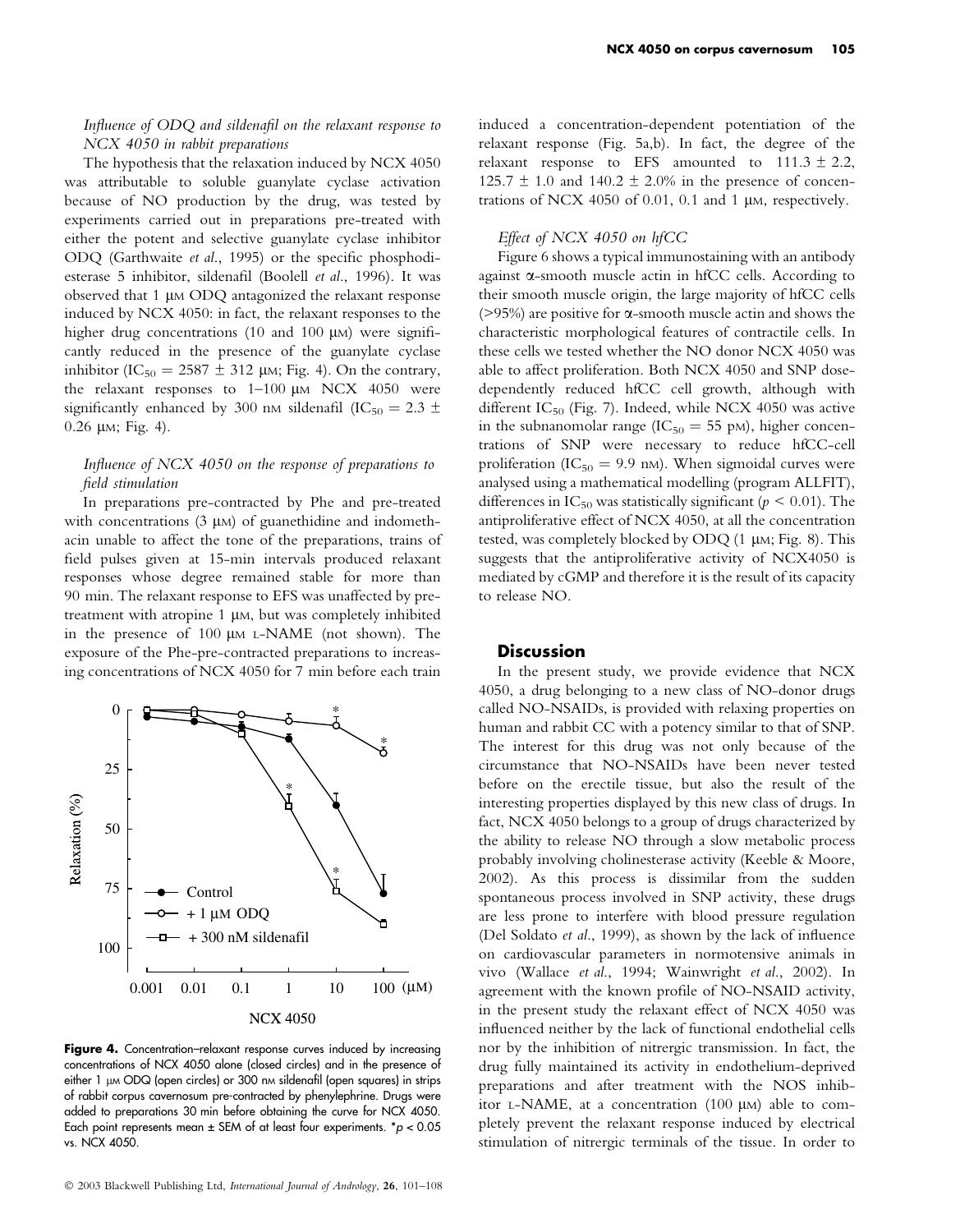

Figure 5. (a) Typical experiment showing the effect of increasing concentrations of NCX 4050 on the relaxant response induced by electrical field stimulation (EFS; 5 Hz, 10 V, 30 sec) in rabbit corpus cavernosum preparations precontracted by phenylephrine (Phe). (b) Effect of increasing concentrations of NCX 4050 on the response induced by EFS in rabbit corpus cavernosum preparations pre-contracted by phenylephrine (Phe). Histograms show mean ± SEM of at least four experiments.  $p < 0.05$  vs. NCX 4050.  $c =$  control.



Figure 6. Immunofluorescence of hfCC, as obtained using an antibody against a-smooth muscle actin. Almost all the cells are positive. Note the typical morphological feature of smooth muscle cells.

demonstrate that the relaxation induced by NCX 4050 was indeed attributable to NO production by the drug, experiments were carried out in preparations pre-treated with drugs able to interfere with the NO transduction pathway. The two drugs selected for this purpose were the guanylate cyclase inhibitor, ODQ (Garthwaite et al., 1995) and sildenafil, a phosphodiesterase (PDE) inhibitor characterized by an affinity for PDE5 much higher than for the other PDE isoenzymes (Boolell et al., 1996). ODQ, at a concentration  $(1 \mu)$  provided with a selective inhibitory effect on soluble guanylate cyclase (Garthwaite et al., 1995), effectively and significantly inhibited the response to NCX 4050. Conversely, the NCX 4050-induced relaxation was significantly enhanced by 300 nm sildenafil, a drug able to inhibit the main subtype of PDEs present in cavernosal tissue (Ballard et al., 1998), thus increasing cellular cGMP levels. As the above mentioned observations showed that the relaxant response to NCX 4050 was attributable to an NO-donor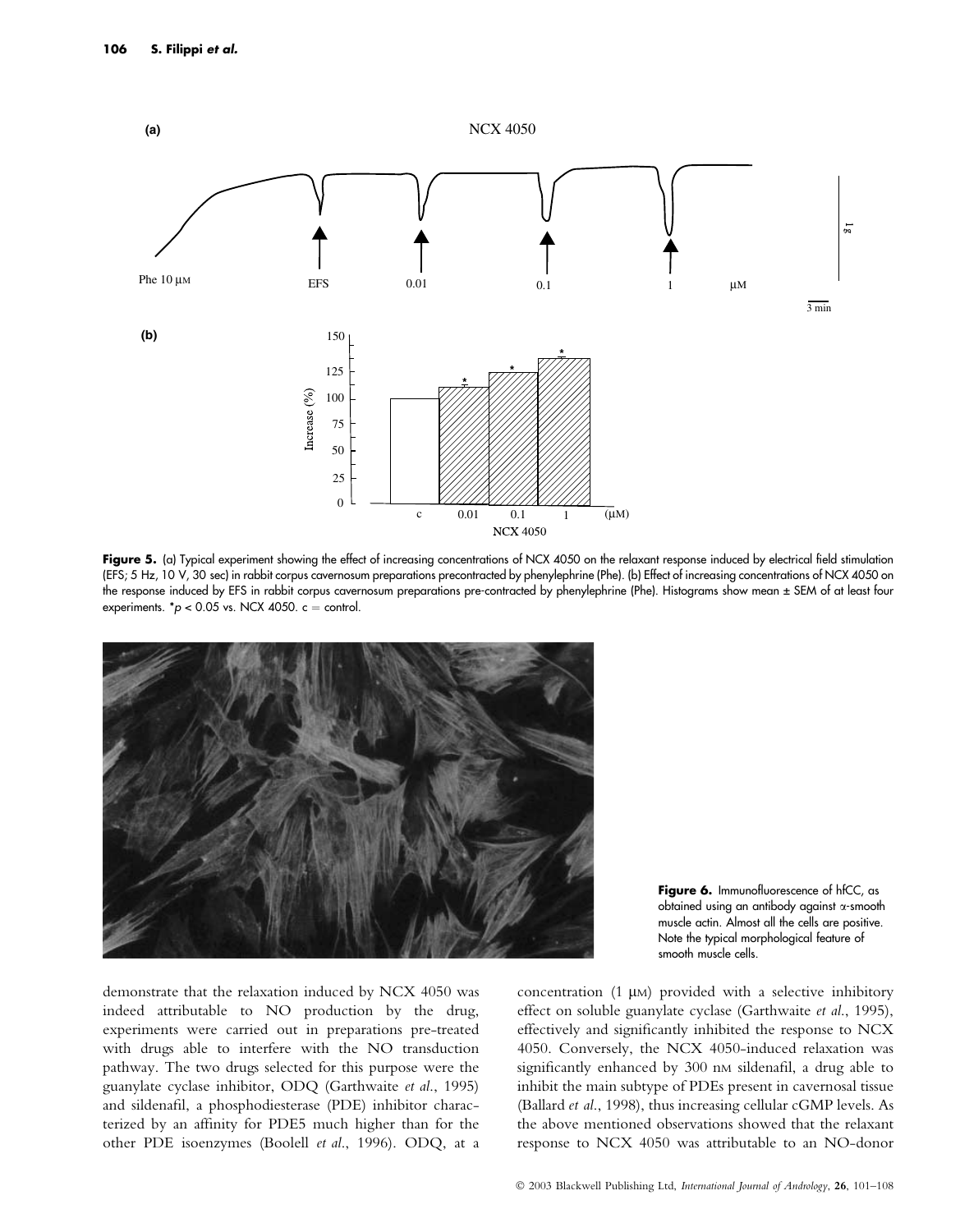

Figure 7. Dose-dependent effect of NCX 4050 and SNP ( $10^{-10}$ - $10^{-5}$  M) on hfCC proliferation. Data are expressed as percentage of control after 24-h incubation. Results were derived from two independent experiments performed in two separate preparations of hfCC cells.



Figure 8. Effect of ODQ on NCX 4050-induced hfCC cell growth inhibition. Data are expressed as percentage of control after 24 h of incubation with the indicated concentrations of NCX 4050 with or without 1 µm ODQ.  ${}^*p$  < 0.01 vs. control,  ${}^{\circ}$  < 0.01 vs. ODQ.

effect, we finally checked whether or not this drug was able to interfere with the response of CC to relaxant neurogenic influences induced by EFS. These kinds of experiments were carried out in preparations pre-treated with guanethidine and indomethacin in order to inhibit the constrictor influences because of sympathetic terminal activation and to exclude a role for prostanoids in the relaxant response, respectively (Maggi et al., 2000). The observed concentration-dependent enhancement of the neurogenic relaxation induced by NCX 4050 clearly indicated that the supply of exogenous NO can be additive to the endogenous nitrergic system in producing a relaxant response in the corporal muscle.

Experiments conducted in proliferating smooth muscle cells derived by foetal human CC (Granchi et al., 2000) further substantiated the NO-donor properties of NCX 4050. In fact, the antiproliferative activity of NCX 4050 was completely counteracted by blocking guanilate cyclase activity with ODQ. This indicates that the activation of cGMP is absolutely required for growth inhibition, which is compatible with the NO-donor property of the compound. In addition, in growth studies NCX 4050 was even more potent than the well-known NO-donor SNP.

In conclusion, the present study demonstrates that NCX 4050 is provided with a potent relaxant activity in isolated CC preparations and with an antiproliferative effect in cultured smooth muscle cells from human foetal penis. All these effects are compatible to its NO-donor properties. Our study suggests that the CC may represent a new possible target in the spectrum of activity of NO-NSAIDs. The possible employment of NCX 4050 in the treatment of erectile dysfunction obviously needs further studies. However, the NO-releasing properties of the compound are potentially attractive in erectile dysfunctions characterized by functional endothelial damage, such as in diabetes and hyperlipidaemia, where the endogenous production of NO might be compromised.

# Acknowledgements

This research was supported by grants from COFIN 2002-MIUR (Progetti di Ricera di Rilevauta Nationale). We are grateful to NicOx for a generous gift of NCX 4050 and to Dr C. Stief for a generous gift of sildenafil.

### References

- Andersson, K. E. & Wagner, G. (1995) Physiology of penile erection. Pharmacological Reviews 75, 191–236.
- Ballard, S. A., Gingell, C. J., Tang, K., Turner, L. A., Price, M. E. & Naylor, A. M. (1998) Effects of sildenafil on the relaxation of human corpus cavernosum tissue in vitro and on the activities of cyclic nucleotide phosphodiesterase isozymes. Journal of Urology 9, 2164–2171.
- Boolell, M., Allen, M. J., Ballard, S. A., Gepi-Attee, S., Muirhead, G. J., Naylor, A. M., Osterloh, I. H. & Gingell, C. (1996)

Sildenafil: an orally active type 5 cyclic GMP-specific phosphodiesterase inhibitor for the treatment of penile erectile dysfunction. International Journal of Impotence Research 8, 47–52.

Burnett, A. L., Tillman, S. L., Chang, T. S., Epstein, J. I., Lowenstein, C. J., Bredt, D. S., Snyder, S. H. & Walsh, P. C. (1993) Immunohistochemical localization of nitric oxide synthase in the autonomic innervation of the human penis. Journal of Urology 150, 73–76.